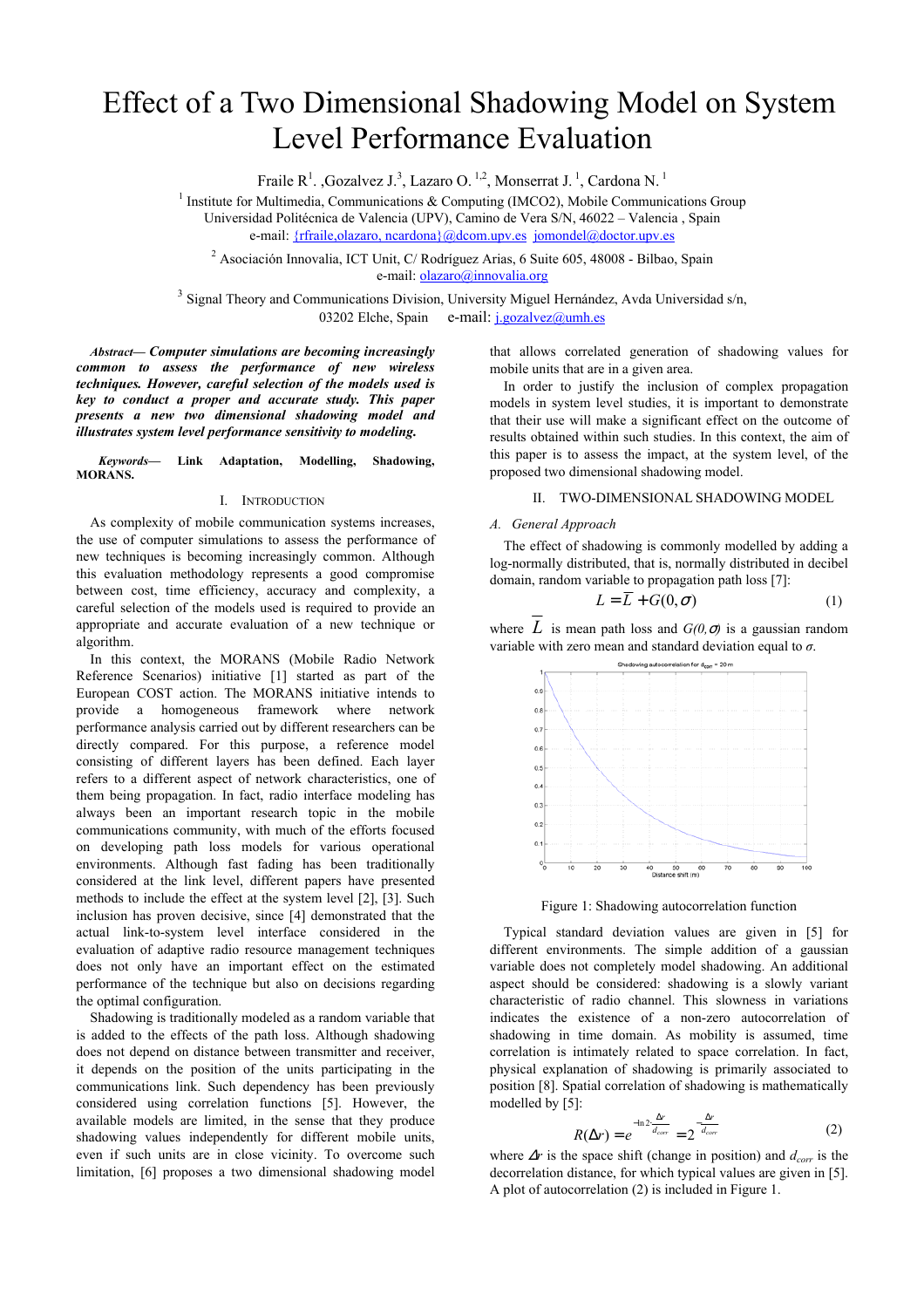Let's assume that propagation from a certain point to a set of *B* different base stations must be modelled, as is usually the case in system-level simulations. Since shadowing is due to the influence of local topographic features and man-made structures, it is reasonable to think that there must be certain correlation between the shadowing corresponding to different base stations at the same location. Therefore, the previous model needs to be extended. A proposal for such extension can be found in [5].

A set  ${G_1, G_2... G_B}$  of shadowing values is to be generated for each location, each value being a normally distributed random variable with zero mean and standard deviation equal to σ. The problem at hand is how to generate such random variables, given that each pair of them  $(G_i, G_j)$ , must have a correlation coefficient  $\rho_{ii} = \rho$ , that is, correlation between all pairs of variables is constant. A typical value for  $\rho$  is  $\rho = 0.5$  [9].

A solution for that problem is to generate B+1 independent gaussian random variables *{g0, g1, g2… gB}* and, afterwards, to calculate each  $G_i$   $(i>0)$  as follows:

$$
G_i = \sqrt{\rho} \cdot g_0 + \sqrt{1 - \rho} \cdot g_i \tag{3}
$$

# *B. Two Dimensional Model for Distance Correlation*

Let's consider the case in which a series of propagation maps that account for shadowing needs to be generated. This task involves producing a shadowing sample for each location in every map. Since maps are two-dimensional, it is not possible to establish an order among its locations. Equation (2) provides a one-dimensional form for shadowing autocorrelation that implies one-dimensional filtering. An extension to the twodimensional case is hence needed.



Figure 2: Autocorrelation of shadowing as a function of distance shift (movement in two dimensions).

The first step towards the extension of the model is changing the form of the autocorrelation function. In a two-dimensional map a pair of Cartesian coordinates  $(x, y)$  unambiguously identifies a unique location. Movement from one point  $(x_l, y_l)$  to another  $(x_2, y_2)$  can, therefore, be described as a pair of increments, each corresponding to one coordinate:  $(\Delta x, \Delta y)$  $(x_2 - x_1, y_2 - y_1)$ . Hence, distance between both points is  $\Delta r = \sqrt{\Delta x^2 + \Delta y^2}$ . Now, it becomes evident that equation (2) can be transformed in its two-dimensional counter-part:

$$
R(\Delta x, \Delta y) = e^{-\ln 2 \frac{\sqrt{\Delta x^2 + \Delta y^2}}{d_{corr}}} = 2^{-\frac{\sqrt{\Delta x^2 + \Delta y^2}}{d_{corr}}} \tag{4}
$$

where *∆x* and *∆y* are the shift in map horizontal and vertical coordinates (therefore, they are measured in distance units). Graphical representation of correlation now becomes a threedimensional plot as depicted in Figure 2.

Next the filter design problem to achieve the autocorrelation properties needs to be considered. This can be realised using the following well-known identity that takes profit of Fourier transform and linear filter properties:

$$
|F[R(x, y)]| = |H(f_x, f_y)|^2
$$
 (5)

that is, when a signal is obtained by filtering a white (flat spectrum) input, the modulus of the Fourier transform of the autocorrelation function of that signal equals the square of the filter frequency response modulus. Since the purpose here is to obtain the filter rather than the autocorrelation, which in fact is given, equation (5) can be read from right to left:

$$
|H(f_x, f_y)| = \sqrt{|F[R(x, y)]}
$$
 (6)

From equation (6), considering a phase for  $H(f_x, f_y)$  equal to that of  $F/R(x,y)$ , the inverse Fourier transform can be applied so as to obtain the filter impulse response  $h(x, y)$ . Last, it also must be considered that the filter should not alter the variance of shadowing. Hence, normalisation of filter coefficients is necessary.

$$
\int_{-\infty}^{\infty} \int_{-\infty}^{\infty} h^2(x, y) \cdot dx \cdot dy = 1 \tag{7}
$$



Figure 3: (a) Unfiltered and (b) filtered 2D shadowing maps.

*C. Two Dimensional Shadowing Map Generation Procedure* 

Let's assume that a set of *n* shadowing maps corresponding to  $n=ixj$  base stations located in the area of interest must be generated. According to previous Sections, the procedure should be as follows:

1. Generate  $n+1$  matrices covering the *entire* space considered, not a particular cell area - raster format for maps is assumed. Every element of the 2D map is a gaussian random variable with zero mean and standard deviation equal to σ (assumed shadowing standard deviation). Generated matrices are *{g0, g1, g2… gn}*.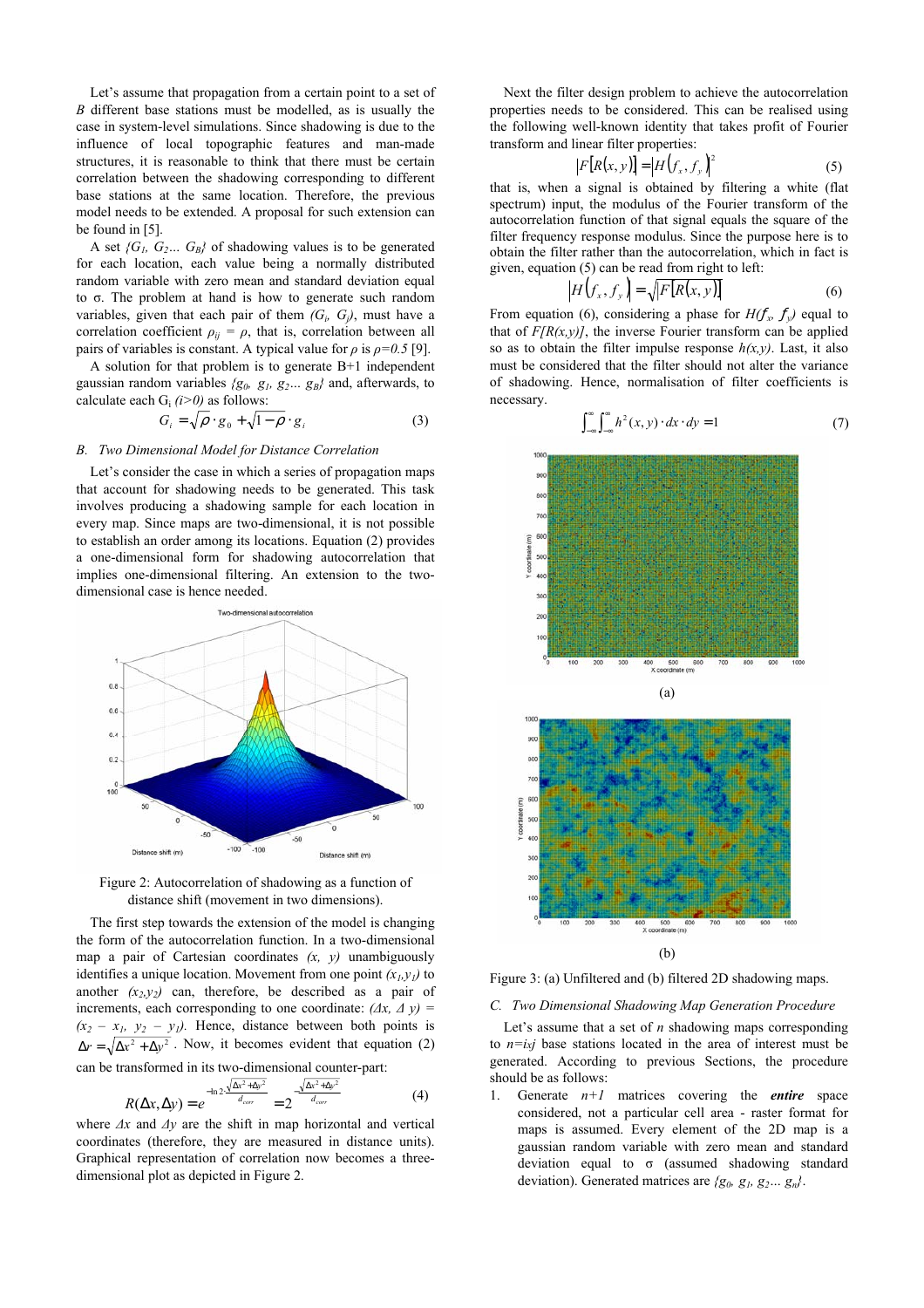- 2. Given a correlation coefficient of shadowing from different base stations equal to ρ, produce *n* shadowing maps, according to next equation:  $G_i = \rho^{1/2} g_0 + (1-\rho)^{1/2} g_i$ *i=1, 2… n.*
- 3. Use a numerical algorithm to compute two-dimensional Fourier and inverse Fourier transforms in order to obtain *h(x,y)*, as explained in the previous Section.
- 4. Utilise two-dimensional convolution to filter each shadowing map  $G_i$ , hence obtaining filtered maps  $\widetilde{G}_i$ .

The effect of the filtering can be observed in Figure 3.

## *D. Two Dimensional Shadowing Map Utilisation Procedure*

The *n* available shadowing maps – one per BS, contain information about the shadowing between the BS *i* and the rest of the area under consideration. It is worth noting that the 2D shadowing maps are generated at particular resolutions, e.j. 5, 20 m. For intermmediate positions not computed due to resolution effects, a bi-lineal interpolation has been employed to obtain the shadowing information at those particular locations.



Figure 4: Probability density function of simulated shadowing.

In a TDMA system like the one studied herein, the procedure to calculate the downlink Carrier to Interference Ratio (CIR) employing the generated maps is as follows. The shadowing of the C component is extracted, at the corresponding position of the mobile (MS), from the map associated with the particular base station (BS) serving this MS. In order to compute the shadowing contributions, from each interfering BS, to the I component the same MS position is used to extract the shadowing values from each of the maps associated with the BSs of the co-channel interfering cells. Thus, the desired correlation between the shadowing values from different BS is obtained and the 2D spatial correlation achieved easily.

## *E. Two Dimensional Shadowing Map Statistical Analysis*

The statistical analysis has been carried out in terms of probability density function (*pdf*) and the distance autocorrelation function matching. Figure 4 illustrates a good agremeent between the theoretical and the simulated pdf. In order to evaluate the autocorrelation function a set of rows from the map depicted in Figure 3 have been considered and the autocorrelation has been computed over each row and averaged as shown in Figure 5. The theoretical function in (2) has also been represented demostrating a close agreement between the simulated and the theoretical procedures.

## III. SIMULATION ENVIRONMENT

The work presented in this paper is based on the General Packet Radio Services (GPRS) radio interface and considers the use of Link Adaptation (LA). The GPRS standard defines four different coding schemes (see Table 1 below) that offer a tradeoff between throughput and coding protection, paving the way for the application of dynamic LA to GPRS.

| Scheme                                  | Code rate     | Payload | Data rate (kbits/s) |  |  |  |  |
|-----------------------------------------|---------------|---------|---------------------|--|--|--|--|
| CS <sub>1</sub>                         | 1/2           | 181     | 9.05                |  |  |  |  |
| CS <sub>2</sub>                         | $\approx$ 2/3 | 268     | 13.4                |  |  |  |  |
| CS <sub>3</sub>                         | $\approx 3/4$ | 312     | 15.6                |  |  |  |  |
| CS4                                     |               | 428     | 21.4                |  |  |  |  |
| Table 1. GPRS channel coding parameters |               |         |                     |  |  |  |  |

In order to ensure high accuracy and to account for sudden channel quality variations, an event-driven simulator working at the burst level has been implemented. The simulator models a sectorised macrocellular network and concentrates on the downlink performance. Users are assigned channels in a firstcome-first-served basis and the channel is kept until all data has been correctly transmitted. A single slot allocation strategy has been implemented by means of a random allocation scheme. Although mobility has been implemented, handover between sectors has not been considered. The main simulation parameters employed are summarised in Table 2. A complete description of the simulation tool can be found in [10].



Figure 5: Distance autocorrelation: theoretical (black), averaged (blue) and ±standard deviation boundaries (dashed blue).

| Parameter                     | Value                            |  |  |  |
|-------------------------------|----------------------------------|--|--|--|
| Cluster size                  | 4                                |  |  |  |
| Cell radius                   | 1km                              |  |  |  |
| Sectorisation                 | $120^\circ$                      |  |  |  |
| Modelled interference         | $1st$ and $2nd$ co-channel tiers |  |  |  |
| $N^{\circ}$ of modelled cells | 25                               |  |  |  |
| (wrap-around)                 |                                  |  |  |  |
| Slots per sector              | 16                               |  |  |  |
| Users per sector              | 16                               |  |  |  |
| Traffic type                  | H.263 video: 6 users/sector      |  |  |  |
|                               | WWW: 6 users/sector              |  |  |  |
|                               | Email: 4 users/sector            |  |  |  |
| Pathloss model                | Okumura-Hata                     |  |  |  |
| Vehicular speed               | 50km/h                           |  |  |  |
| ARQ protocol                  | Only for WWW and email users.    |  |  |  |
|                               | Assumed: perfect feedback of ARQ |  |  |  |
|                               | report and no RLC block losses   |  |  |  |
| ARQ window size               | 64 RLC blocks                    |  |  |  |
| ARQ report period             | 16 RLC blocks                    |  |  |  |

Table 2. Simulation parameters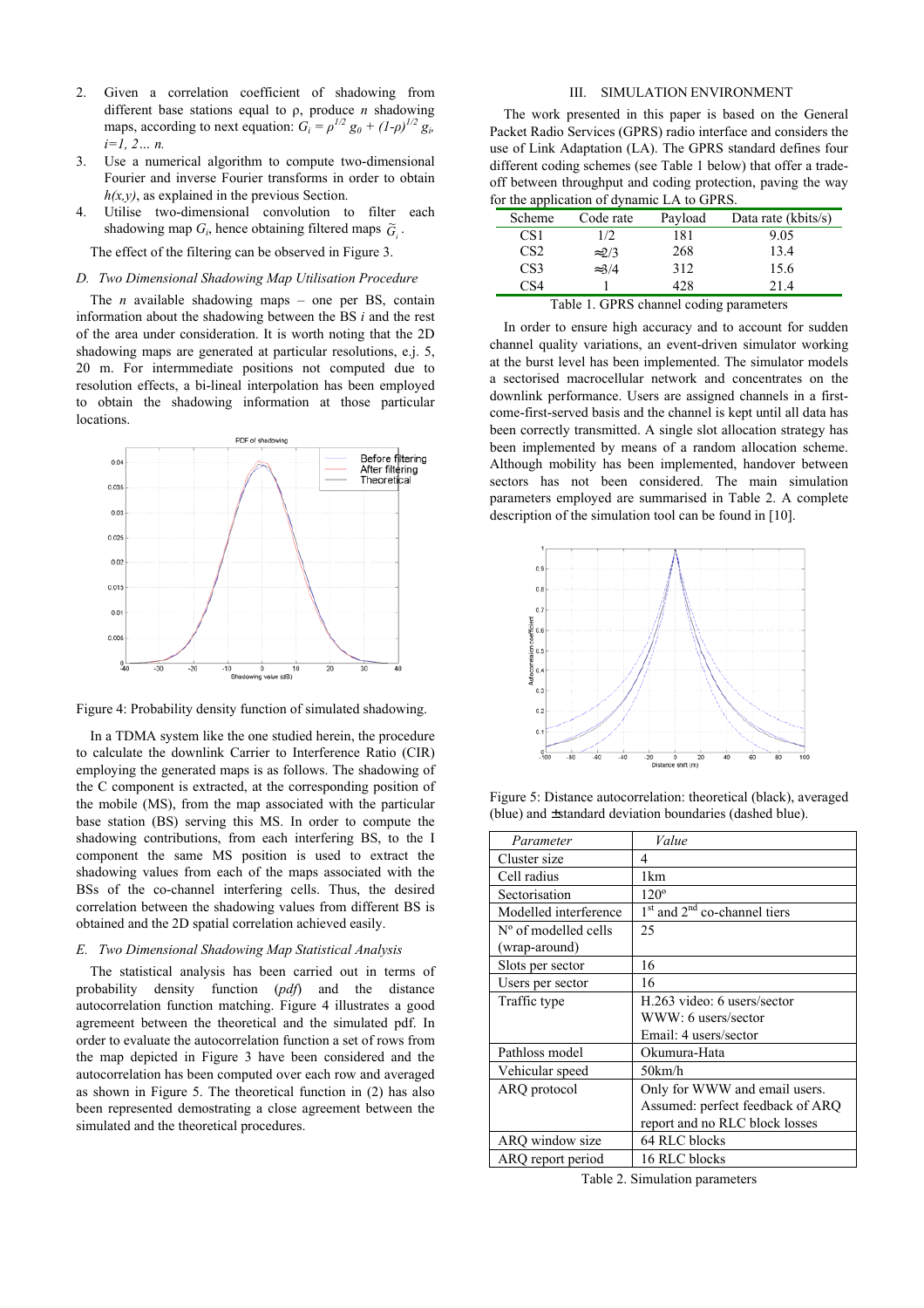The simulations conducted for this paper consider three different traffic sources: H.263 video, email and WWW browsing. No channel partition has been applied between the different services. The WWW and email traffic sources have been implemented as an ON/OFF model [10].. For both traffic models, the transmission of a new packet cannot start until the previous transmission has finished, i.e. all the data has been correctly received. As a result, the active transmission time will depend on the link quality conditions. The H.263 video traffic model considered employs three different frame types, namely I, P and PB, and targets a bit rate of 16 Kbit/s [11]. Each frame type exhibits different statistical properties, which are accurately captured by the model [11].

In order to reduce the complexity of system level simulations, the effects at the physical layer are generally included by means of Look-Up Tables (LUTs). Given the importance of such interfaces [4], a set of advanced link-tosystem level interfaces working at the burst level have been considered; this modelling approach allows to model the effect of fast fading on the BER through a random process at the system level. The interested reader is referred to [10]. for further information.

The basis of LA is to adaptively select the optimum CS according to the channel quality conditions and a predefined criteria. In terms of the criteria used to select the optimum CS, the LA algorithm implemented in this work considers a CS to be optimum if it maximises the throughput defined as in (8).

$$
Throughout = R_{CS-i} \times (1 - BLER_{CS-i})
$$
\n(8)

where  $R_{CS-i}$  and  $BLER_{CS-i}$  are the data rate and BLER for a given CS respectively. This criteria is commonly employed and was also proposed in [12] for the study of the EDGE performance.

### IV. PERFORMANCE EVALUATION

This Section presents the system performance evaluation carried out in order to assess the effect of the modelling technique proposed. In order to demonstrate whether the consideration of the 2D shadowing model is justified, the system performance obtained with this model will be compared to that obtained using a more traditional shadowing modelling approach based on a lognormal distribution, as explained in Section II.

To this effect the simulation scenario described in the previous Section has been employed. The study of Link Adaptation has been selected as a suitable evaluation environment since this technique should be sensitive to the properties of modelling techniques related to the radio propagation channel. The results illustrated in this section correspond to a load of 16 users per sector and two LA updating periods (20 and 200ms), with an LA updating period defining how regularly a decision is made on the most suitable C<sub>S</sub>

Figure 6 and Figure 7 show the system throughput for the different LA updating periods and the two modelling techniques considered. The dashed line illustrates the performance achieved as the proposed 2D modelling technique is employed; whereas the solid line depicts the behaviour of the algorithm in case a log-normal distribution is employed to model the shadowing process. It becomes apparent that there is a significant performance difference as both modelling techniques are considered. For instance, for 95% of the users it is possible to achieve a throughput close to 12 kbps with the 2D modelling technique; whereas the log-normal distribution modelling provides a throughput closer to 10 kbps. This trend is also followed as larger LA updating periods are considered, although the difference between the estimations provided becomes smaller.



Figure 6 – System throughput cdf for a LA updating period of 1 RLC block (20 ms).



Figure 7 – System throughput cdf for a LA updating period of 10 RLC blocks (200 ms).

This difference in behaviour is mainly due to two reasons. Firstly, as argued in Section II, the two dimensional model infers a spatial information by means of the shadowing maps that the log-normal modelling technique is not capable of capturing. The first consequence of this modelling lack is that mobiles traversing the same physical point could experience significantly different shadowing values. As exemplified by Figure 6 and Figure 7 this could lead to a difference in performance estimation. Furthermore, the use of the log normal modelling technique in a packet-switched scenario implies that mobiles contend for new resources at a burst level and consequently new radio channels are generated for them accordingly. However, this continuous contention implies that significantly different shadowing values could be generated after very short periods of time due to the lack of a spatial reference in the shadowing process. Finally, the other aspect that is not implemented through the log-normal modelling is the correlation between shadowing values from different BSs. This difference would result in the fact that, for example, while shadowing values related to different interfering signals will be considerably correlated in the case of the 2D modelling